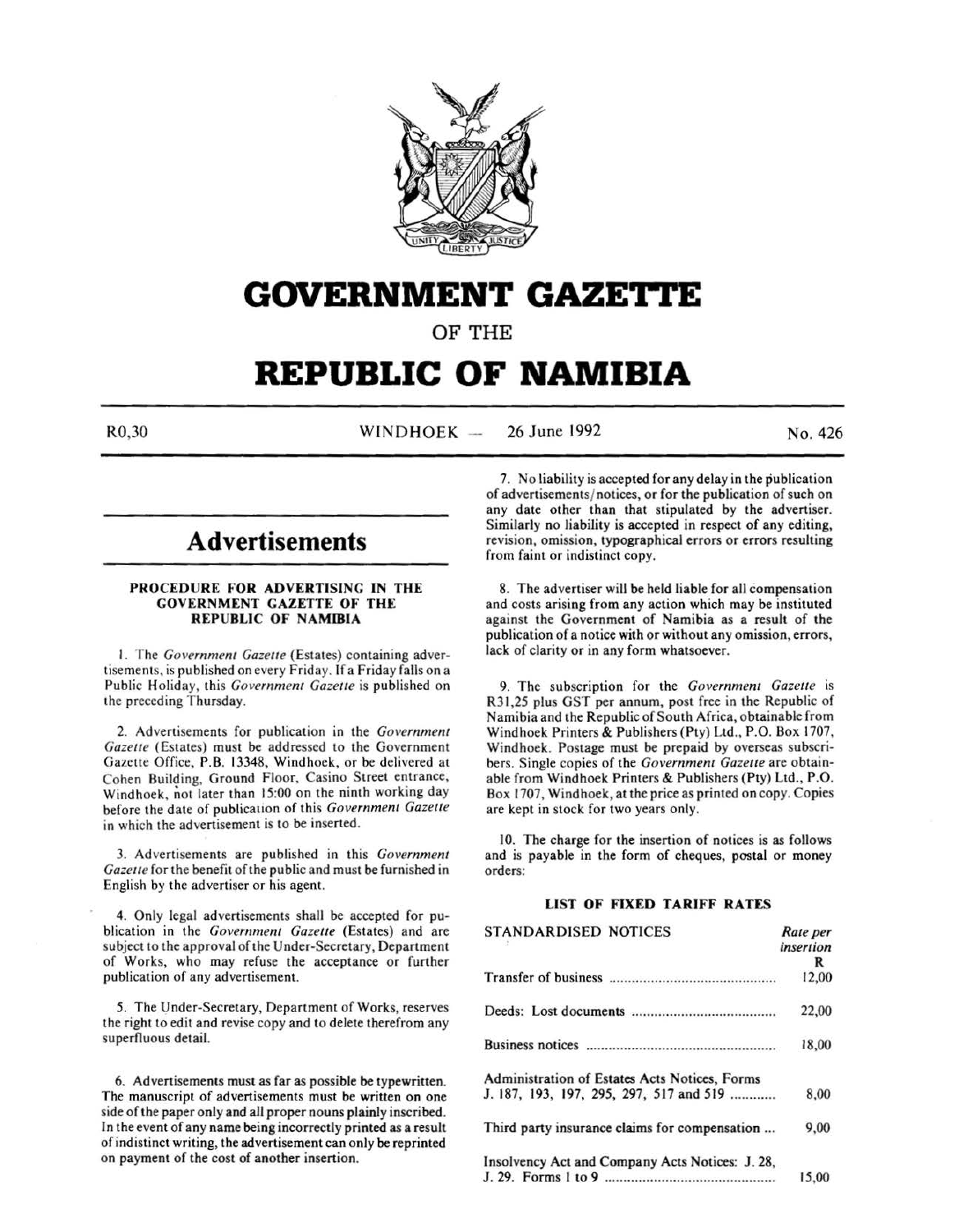| $J.B.$ - Forms 2 and $6$ - additional statements<br>according to word count table, added to the basic |              |                                                                                                                                                                                                                       | 40,00                   |
|-------------------------------------------------------------------------------------------------------|--------------|-----------------------------------------------------------------------------------------------------------------------------------------------------------------------------------------------------------------------|-------------------------|
| traffic.                                                                                              |              | Liquidators' and other appointees' notices                                                                                                                                                                            | 25,00                   |
| Change of name (two insertions)                                                                       | 108,00       | SALES IN EXECUTION AND OTHER PUBLIC SALES:                                                                                                                                                                            |                         |
| Naturalisation notices (including a reprint for the                                                   | 8.00         |                                                                                                                                                                                                                       | 65,00                   |
| Unclaimed moneys $-$ only in the <i>Government</i><br>Gazette, closing date 15 January (per entry of  | 3,00         | Public auctions, sales and tenders:                                                                                                                                                                                   | 22,00<br>54,00<br>82,00 |
|                                                                                                       | 18,00        | <b>ORDERS OF THE COURT:</b>                                                                                                                                                                                           |                         |
|                                                                                                       | 8,00         | Provisional and final liquidations or sequestra-                                                                                                                                                                      | 50,00                   |
| <b>NON-STANDARDISED NOTICES</b>                                                                       |              | Reduction or change in capital mergers, offers of                                                                                                                                                                     | 120,00                  |
| Company notices:                                                                                      | $\mathbf{R}$ | Judical managements, curator bonis and similar                                                                                                                                                                        | 120,00                  |
| Short notices: Meetings, resolutions, offers of<br>compromise, conversions of companies, voluntary    |              | Supersession and discharge of petitions (J. 158)                                                                                                                                                                      | 15,00<br>15,00          |
| windings-up, et.: closing of members' registers<br>for transfer and/or declarations of dividends      | 40,00        | 11. The charge for the insertion of advertisements other<br>than the notices mentioned in paragraph 10 is at the rate                                                                                                 |                         |
| Declaration of dividends with profit statements,                                                      | 90,00        | of R3,00 per cm double column. (Fractions of a cm must be<br>calculated as a cm).                                                                                                                                     |                         |
| Long notices: Transfers, changes in respect of<br>shares or capital, redemptions, resolutions, volun- | 120,00       | 12. No advertisements shall be inserted unless the charge<br>is prepaid. Cheques, drafts, postal or money orders must be<br>made payable to the Under-Secretary, Department of<br>Works, Private Bag 13348, Windhoek. |                         |

#### FORM J 187

## LIQUIDATION AND DISTRIBUTION ACCOUNTS IN DECEASED ESTATES LYING FOR INSPECTION

In terms of section 35(5) of Act 66 of 1965, notice is hereby given that copies of the liquidation and distribution accounts (first and final, *unless otherwise stated)* in the estates specified below will be open for the inspection of all persons interested therein for a period of 21 days (or shorter or longer if *specially stated)* from the date specified or from the date of publication hereof, whichever may be the later, and at the offices of the Master and Magistrates as stated.

Should no objection thereto be lodged with the Master concerned during the specified period, the executors will proceed to make payments in accordance with the accounts.

527/91 DIERKING Berthold Ludwig Friedrich, 510116 01 0030 0, Swakopmund. Swakopmund, Windhoek. First National Trust, P.O. Box 448, Windhoek.

55/92 VAN ROO! Hendrik, 380422 08 0001 4, Windhoek. Sophia Katrina van Rooi, 450802 08 0042 6. Windhoek, Windhoek. First National Trust, P.O. Box 448, Windhoek.

159/92 PETERS Lodewyk Johannes, 410301 01 0025 0, Okahandja. Susanna Catharina Peters, 9 December 1944. Okahandja, Windhoek. Bank Windhoek Ltd., (Estate and Trust Department), P.O. Box 15, Windhoek.

 $\overline{\phantom{a}}$ 

PLAATJE (PLAATJIES) Edward Salmon, Liideritz. Magritha Plaatje, 210210 08 0013 7. Liideritz, Windhoek. Standard Bank Namibia Ltd., (Registered Bank), Trustee Branch, P.O. Box 2164, Windhoek.

498/91 WALDSCHMIDT Herman Gustav Otto, 010608 50 Oi9l0 3, Windhoek. Windhoek. Mr. K. Nieft, cj o Keller & Neuhaus Trust Co. (Pty) Ltd., P.O. Box 156, Windhoek.

489/91 LORENZ Kathrina(Katrina),320124 08 0010 3, *55* Brocker Hoff Avenue, Tamariskia, Swakopmund. Swakopmund, Windhoek. H.G. Theron, Van Wyngaardt, Kock, Vander Westhuizen, Du Toit & Partners, P.O. Box 3146, Windhoek.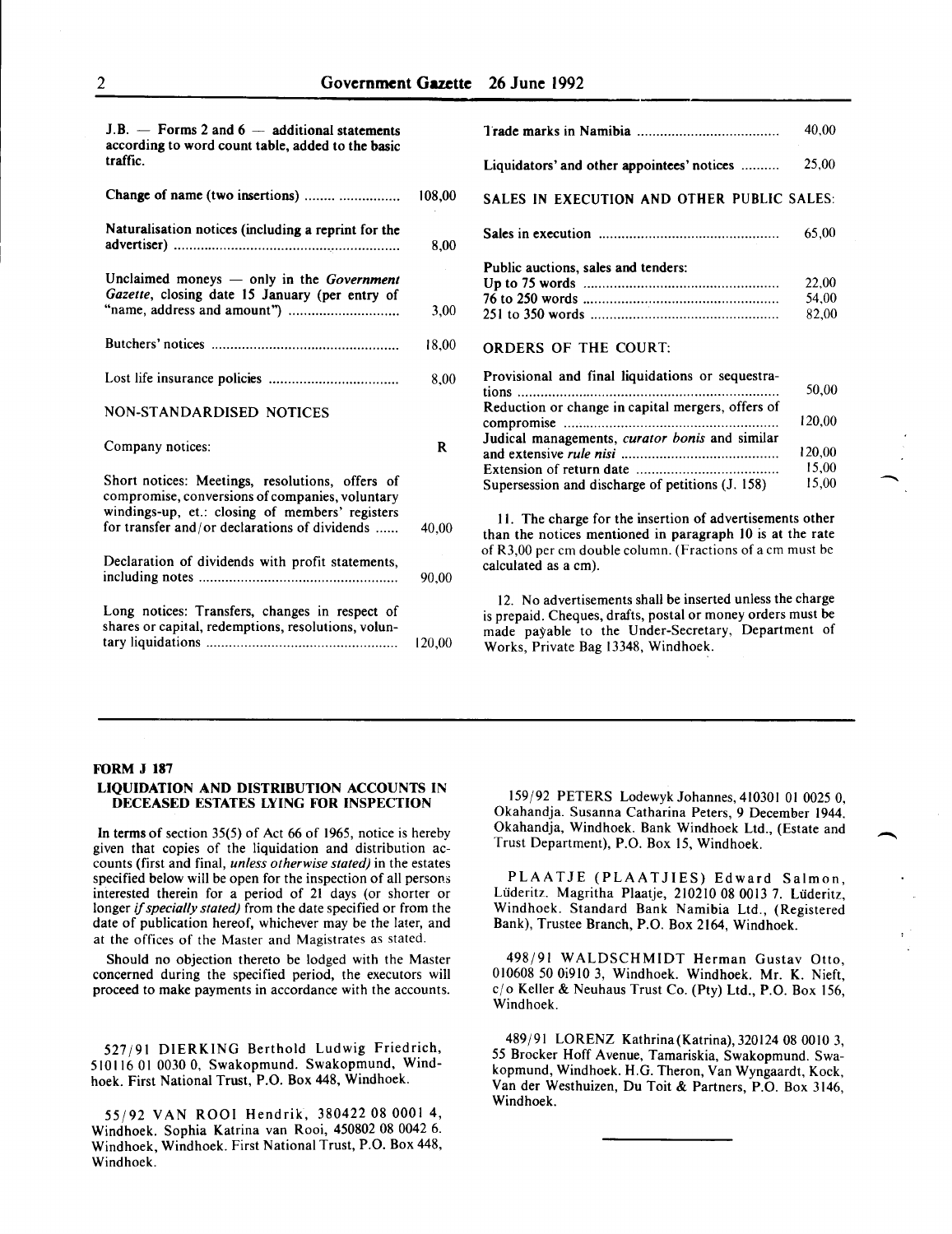FORM J 193

#### NOTICE TO CREDITORS IN DECEASED ESTATES

All persons having claims against the estates mentioned below are hereby called upon to lodge their claims with the executors concerned, whithin 30 days (or otherwise as indicated) calculated from the date of publication hereof. The information is given in the following order: Estate number, surname and christian names, date of birth, identity number, last address, date of death; surviving spouse's names, surname, date of birth and identity number; name and address of executor or authorised agent, period allowed for !odgement of *claims if other than 30 days.* 

SCHOLL Edith, Windhoek, II March 1913, 130311 01 0007 S, Swakopmund, 4 May 1992. Standard Bank Namibia Ltd., (Registered Bank), Trustee Branch, P.O. Box 2164, Windhoek.

VAN ZYL Jurgina Johanna, Windhoek, 29 June 1909, 090629 01 0003 7, Gobabis, 31 Mei 1992. Standard Bank Namibia Ltd., (Registered Bank), Trustee Branch, P.O. Box 2164. Windhoek.

KLANK Dorothea Maria Amalie, Windhoek, 31 October 1911, 111031 01 0001 3, Lüderitz, 17 October 1991. Standard Bank Namibia Ltd., (Registered Bank), Trustee Branch, P.O. Box 2164, Windhoek.

182/92 GOELLNITZ Wolfgang Friedrich Emil, Windhoek, 18 May 1903, 030518 01 0002 6, Otjiwarongo Old Age Home, 23 March 1992. First National Trust, P.O. Box 448, Windhoek.

248/92 FILITZ Frieda Getrud, Windhoek, 4 October 1903,031004 00 8107, Karibib, 16 May 1992. Widow. First National Trust, P.O. Box 448, Windhoek.

215/92 SWART Beatrix Hendrina, Windhoek, 27 September 1959, 590927 01 3400 7, No. 59 Smit Street, Windhoek, 19 April 1992. J.E. Seyffert, P.O. Box 448, Windhoek.

545/91 PUFFPAFF Jutta Klara Elisabeth llse, Windhoek, 1 October 1992, 101001 00 1310 8, Port Shepstone, Republic of South Africa, *5* October 1991. Mrs. Kann Barbara Maree, c/o Engling, Stritter & Partners, 5th Floor, CDM Centre, Bulow Street, P.O. Box 43, Windhoek.

227/92 RUPPING Willem, Windhoek, 7 May 1932, 320507 50 9100 I, Thorpe Street, Windhoek, 17 May 1992. Irene Yvonne Rupping, 6 October 1956, 561006 OJ 3401 3. Mr. V.I. Kloppers, P.O. Box 684, Windhoek.

CLOETE Anna Annalie, Windhoek, 24 June 1958, 580624 02 0036 6, Windhoek, 19 May 1992. Standard Bank Namibia Ltd., (Registered Bank), Trustee Branch, P.O. Box 2164, Windhoek.

#### 'FORM 5

## PAYMENT OF DIVIDENDS AND COLLECTION OF CONTRIBUTIONS IN SEQUESTRATED ESTATES FOR COMPANIES BEING WOUND UP

The liquidation accounts and plans of distribution or contribution in the sequestrated estates or companies being wound up, as the case may be, mentioned below having been confirmed on the date therein mentioned, notice is hereby given, pursuant to section 113(1) of the Insolvency Act, 1936, section 139(2) of the Companies Act, 1926, and section 409(2) of the Companies Act, 1973, that dividends are in the course of payment or contributions are in the course of collection in the said estates or companies as set forth below and that every creditor liable to contribution is reauired to pay to the trustee or liquidator the amount for which he is liable at the address mentioned below.

W39/89 Insolvent Estate S.A. Oosthuizen. IS June 1992. Dividends to concurrent creditors. Fourth Liquidation and Distribution Account. I.R. McLaren, Trustee, Investment Trust Co. (Pty) Ltd., P.O. Box 21204, Windhoek.

## NOTICE

#### NAMIBIA ICE-CREAM DISTRIBUTORS (PROPRIETARY) LIMITED (Registration No. 84/065)

NOTICE IS HEREBY GIVEN pursuant to Section 356 2(b) of the Companies Act 1973 that at an extraordinary general meeting of shareholders held on the 17th day of June 1992, it was resolved as a special resolution that the Company be wound up voluntarily as a members'voluntary winding-up and that MR. JOHANNES JACOBUS SWANEPOEL of COOPERS & LYBRAND, be appointed as Liquidator without providing any security whatsoever to the Master of the High Court, Windhoek, for the performance of this duty in terms of the provisions of the Companies Act.

J.J. SWANEPOEL COOPERS & LYBRAND P.O. Box 1571 Windhoek

#### NOTICE

#### CDM PROSPECTING (PROPRIETARY) LIMITED (IN VOLUNTARY LIQUIDATION)

NOTICE IS HEREBY GIVEN pursuant to Section 406 (3) of the Companies Act, 1973, that the First and Final Liquidation and Distribution account of the above company will lie open for inspection at the office of the Master of the High Court, Windhoek, for a period of 14 (fourteen) days from 26 June 1992.

LORENTZ & BONE Standard Bank Chambers Independence Avenue P.O. Box 85 Windhoek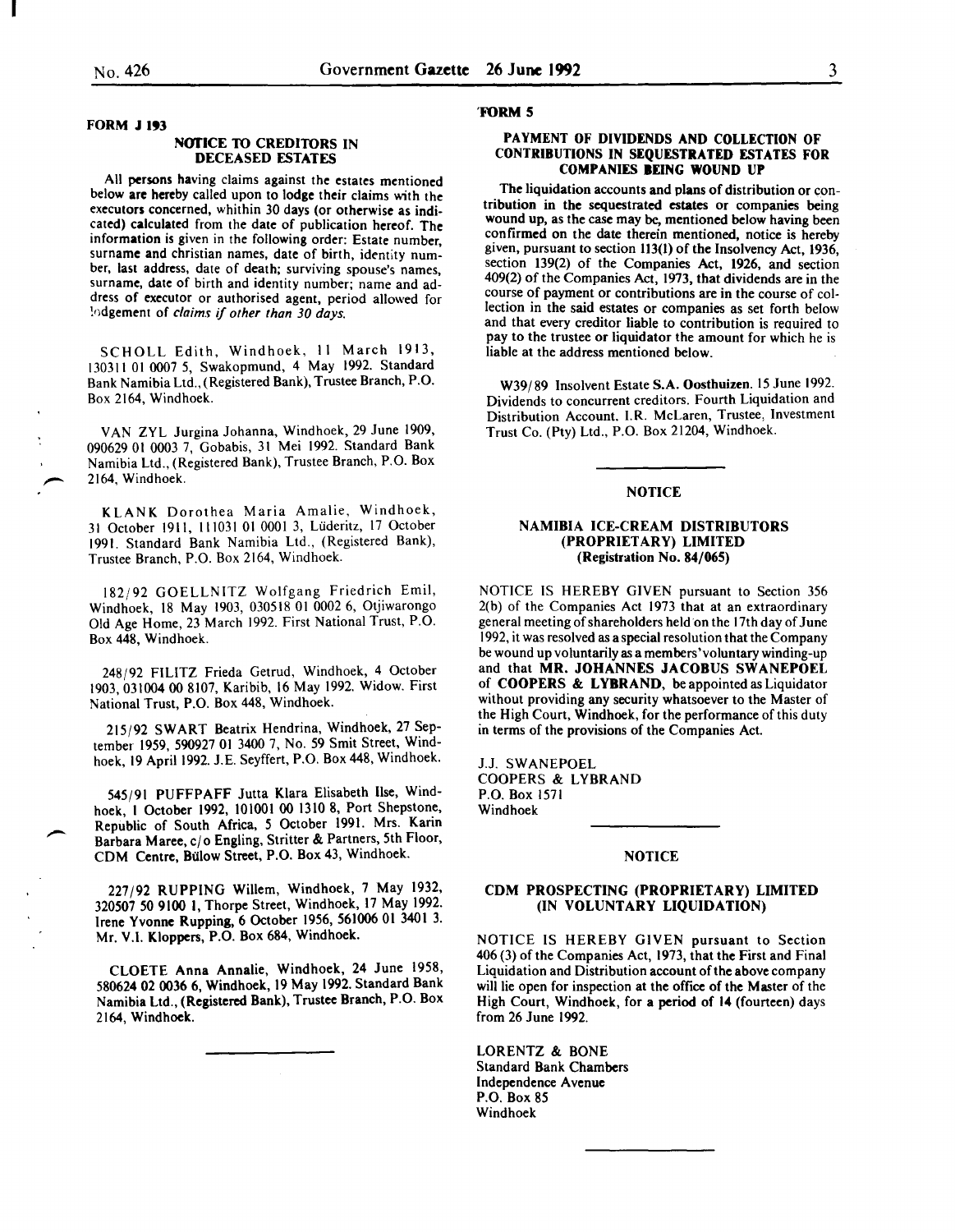Plaintiff

-

 $\overline{\phantom{a}}$ 

CASE NO.: 905/91

## IN THE MAGISTRATE'S COURT OF REHOBOTH

| HELD AT REHOBOTH      | CASE NO.: 841/91 |
|-----------------------|------------------|
| In the matter between |                  |

| ƏWA BUILDING SULIETY     | Plaintitt |
|--------------------------|-----------|
| and                      |           |
| CORNELIUS PIETER VAN ZYL | Defendant |
|                          |           |

## NOTICE OF SALE IN EXECUTION

In execution of a Judgement granted by the above Honourable Court, the following property will be sold by public auction by the Court Messenger for the District of Rehoboth on Thursday, the 9th day of July 1992, at 10:00, in front ofthe Magistrate's Office, Rehoboth.

| CERTAIN |  |  | Erf No. A 811, Rehoboth; |
|---------|--|--|--------------------------|
|---------|--|--|--------------------------|

SITUATE In Rehoboth;

with all improvements thereon.

SWA BUILDING SOCIETY

#### CONDITIONS OF SALE:

- I. The Sale is subject to the provisions of the Magistrate's Court Act No. 32 of 1944 as amended, and the property will be sold "voetstoots" according to the existing title deed.
- 2. One-tenth of the purchase price shall be payable immediately after the Sale in cash, the balance together with interest thereon at 20% against transfer, which transfer shall be given without delay.
- 3. With improvements on the property although no warranty is given in this regard.
- 4. The complete Conditions of Sale will be read out at the time of the sale, and may be inspected beforehand at the offices of the Court Messenger, the SWA Building Society and Plaintiff's attorneys at Windhoek.

(Sgd.) E.H. PFEIFER FISHER, QUARMBY & PFEIFER ATTORNEYS FOR PLAINTIFF 1st Floor SWABS Building Post Street P.O. Box 37 Windhoek

## IN THE MAGISTRATE'S COURT OF REHOBOTH

HELD AT REHOBOTH

In the matter between

| SWA BUILDING SOCIETY           | Plaintiff |
|--------------------------------|-----------|
| and<br>LOUIS GEORGE DIERGAARDT | Defendant |

## NOTICE OF SALE IN EXECUTION

In execution of a Judgement granted by the above Honourable Court, the following property will be sold by public auction by the Court Messenger for the District of Rehoboth on Thursday, the 9th day of July 1992, at 10:15, in front of the Magistrate's Office, Rehoboth.

CERTAIN Erf No. D269 Rehoboth;

SITUATE In Rehoboth:

with all improvements thereon.

#### CONDITIONS OF SALE:

- I. The Sale is subject to the provisions of the Magistrate's Court Act No. 32 of 1944 as amended, and the property will be sold "voetstoots" according to the existing title deed.
- 2. One-tenth of the purchase price shall be payable immediately after the Sale in cash, the balance together with interest thereon at 20% against transfer, which transfer shall be given without delay.
- 3. With improvements on the property although no warranty is given in this regard.
- 4. The complete Conditions of Sale will be read out at the time of the sale, and may be inspected beforehand at the offices of the Court Messenger, the SWA Building Society and Plaintiffs attorneys at Windhoek.

(Sgd.) E.H. PFEIFER FISHER, QUARMBY & PFEIFER ATTORNEYS FOR PLAINTIFF 1st Floor SWABS Building Post Street P.O. Box 37 Windhoek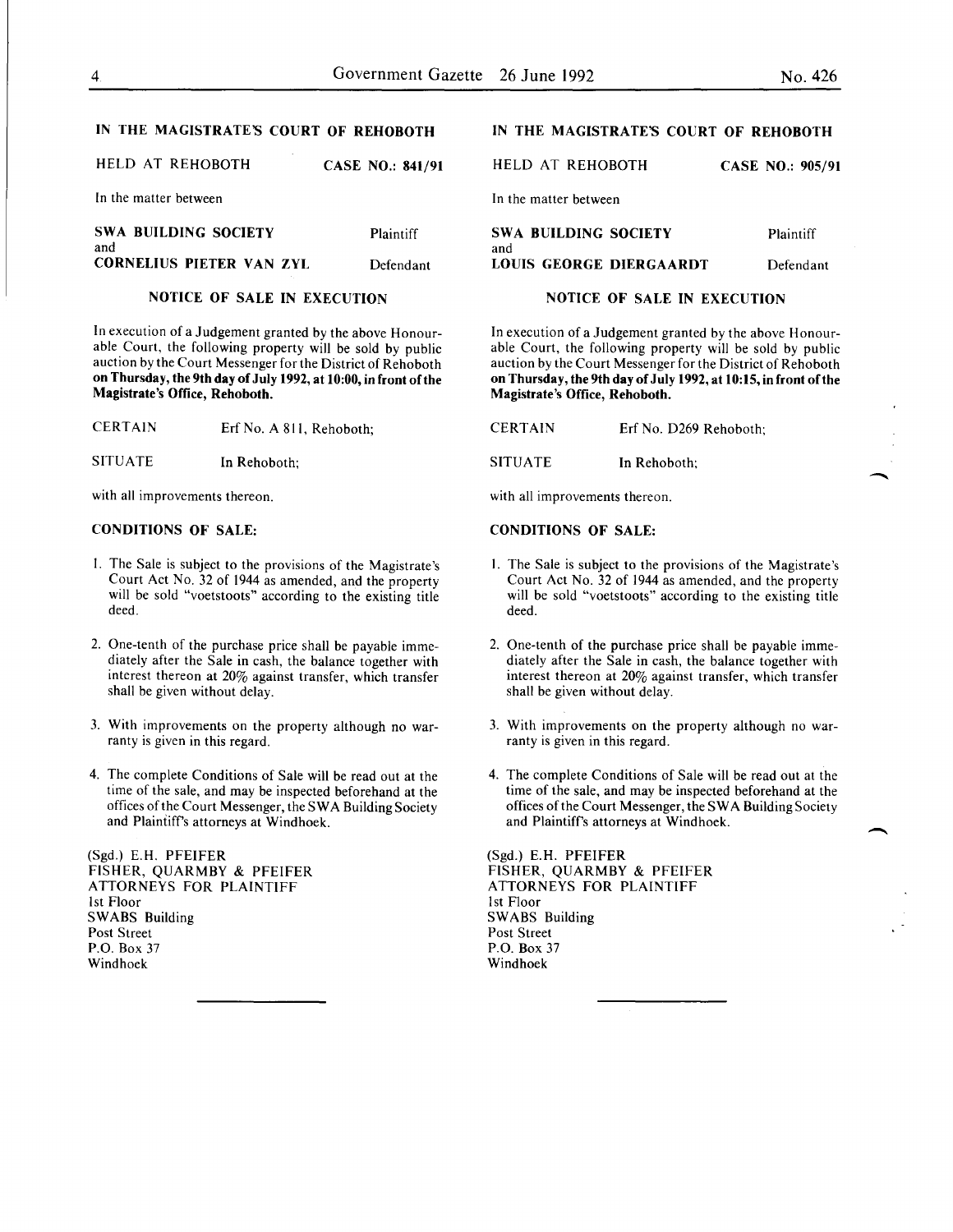## IN THE MAGISTRATE'S COURT OF WINDHOEK

HELD AT WINDHOEK CASE NO.: 8992/91

In the matter between

| SWA BUILDING SOCIETY        | Plaintiff |
|-----------------------------|-----------|
| and<br>BERTHOLD ROLF MEZGER | Defendant |

## NOTICE OF SALE IN EXECUTION

In execution of a Judgement granted by the above Honourable Court, the following property will be sold by public auction bv the Court Messenger for the District of Windhoek on Wednesday, the 8th day of July 1992, at 15:00, Erf No. 4378, Windhoek Township (Extension No.8), No. 133 Krupp Street.

| <b>CERTAIN</b> | Erf No. 4378, Windhoek Township<br>(Extension No. 8);         |
|----------------|---------------------------------------------------------------|
| <b>SITUATE</b> | In the Municipality of Windhoek<br>Registration Division "K": |

with all improvements thereon.

### CONDITIONS OF SALE:

- l. The Sale is subject to the provisions of the Magistrate's Court Act No. 32 of 1944 as amended, and the property will be sold "voetstoots" according to the existing title deed.
- 2. One-tenth of the purchase price shall be payable immediately after the Sale in cash, the balance together with interest thereon at 20% against transfer, which transfer shall be given without delay.
- 3. With improvements on the property although no warranty is given in this regard.
- 4. The complete Conditions of Sale will be read out at the time of the sale, and may be inspected beforehand at the offices of the Court Messenger, the S W A Building Society and Plaintiff's attorneys at Windhoek.

(Sgd.) E.H. PFEIFER FISHER. QUARMBY & PFEIFER ATTORNEYS FOR PLAINTIFF 1st Floor SWABS Building Post Street P.O. Box 37 Windhoek

## IN THE MAGISTRATE'S COURT FOR THE DISTRICT OF SWAKOPMUND

HELD AT SWAKOPMUND

In the matter between

| THE MUNICIPALITY OF<br>SWAKOPMUND | Plaintiff |
|-----------------------------------|-----------|
| and                               |           |
| T. NAUTORO                        | Defendant |

## NOTICE OF SALE IN EXECUTION

In the execution of a Judgement granted by the above Honourable Court, the following property will be sold by public auction by the Messenger of the Court for the district of Swakopmund on the 4th day of July 1992, at 10:00, at

| <b>CERTAIN</b>   | Erf No. 324. Mondesa:                                           |
|------------------|-----------------------------------------------------------------|
| <b>SITUATE</b>   | In the Municipality of Swakopmund<br>Registration Division "G": |
| <b>MEASURING</b> | 271 (Two Seven One) square metres;                              |

with all improvements thereon.

#### CONDITIONS OF SALE:

- I. The Sale is subject to the provisions of the Magistrate's Court Act No. 32 of 1944 as amended, and the property will be sold "voetstoots" according to the existing Title Deed.
- 2. One-tenth of the purchase price shall be payable immediately after the Sale in cash, the balance together with interest thereon at 21% against transfer, which transfer shall be given without delay.
- 3. With improvements on the property although no warranty is given in this regard.
- 4. The complete Conditions of Sale will be read out at the time of the sale, and may be inspected beforehand at the offices of the Court Messenger, the Municipality of Swakopmund and Plaintiffs attorneys at Swakopmund.

THUS DONE AND SIGNED AT SWAKOPMUND on this 16th day of June 1992.

SWANEPOEL & KINGHORN ATTORNEYS FOR PLAINTIFF SWABS Building Post Street P.O. Box 1455 Swakopmund

CASE NO.: 2/92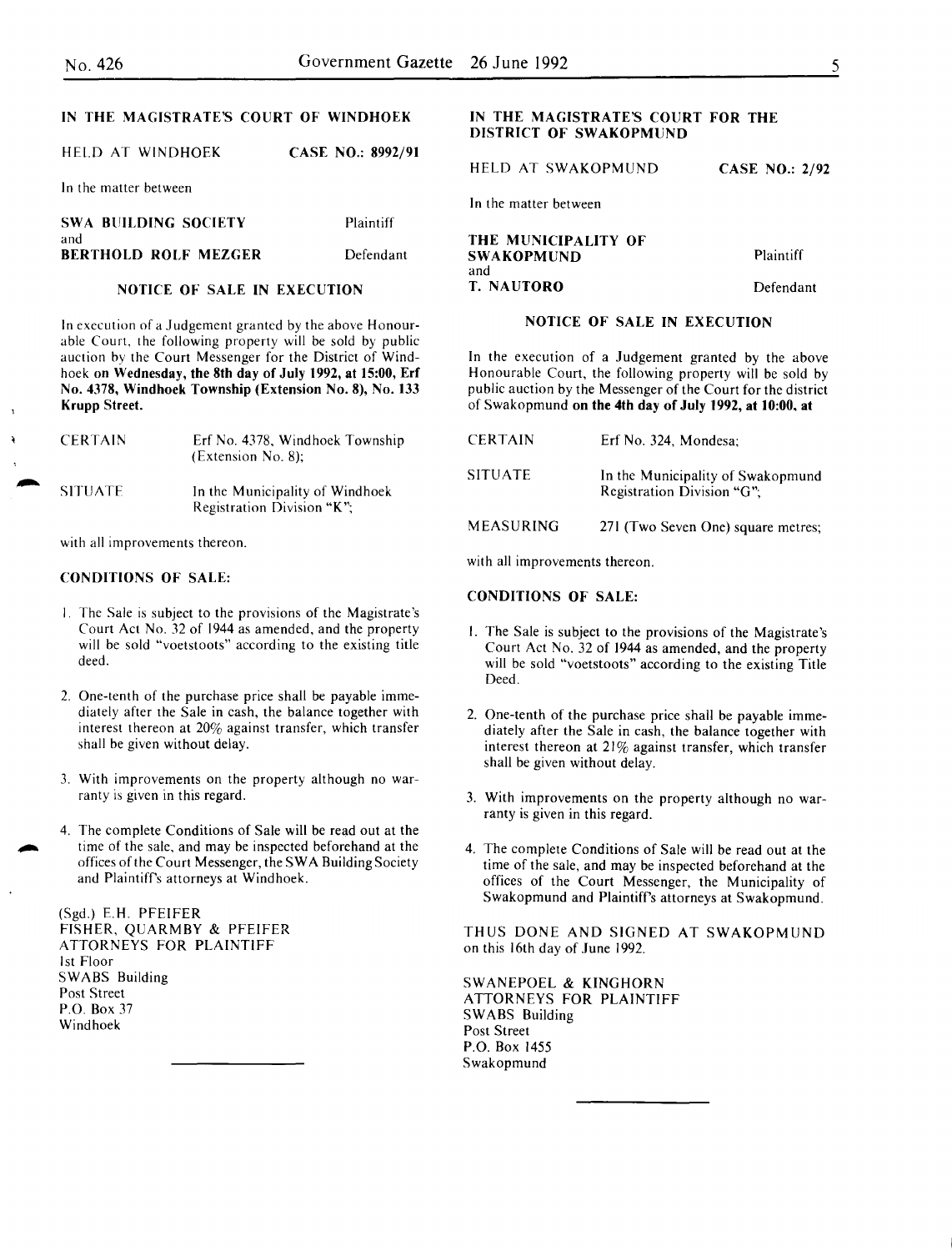#### IN THE HIGH COURT OF NAMIBIA

In the matter between

| SWA BUILDING SOCIETY<br>and | <b>Plaintiff</b> |
|-----------------------------|------------------|
| <b>CHARLES NEELSE</b>       | Defendant        |

## NOTICE OF SALE IN EXECUTION

Pursuant to a Judgement of the above Honourable Court granted on 8th May 1992, the following immovable property will be sold without reserve and "voetstoots" by the Deputy Sheriff of the District of Keetmanshoop on Friday, the 17th day of July 1992, at 10:00, in front of the Magistrate's Office, Keetmanshoop.

| <b>CERTAIN</b> | The Remaining Extent of Erf 8,<br>Keetmanshoop Township; |
|----------------|----------------------------------------------------------|
| <b>SITUATE</b> | In the Municipality of Keetmanshoop                      |

The "Conditions of Sale-in-Execution" will lie for inspection at the office of the Deputy Sheriff at Keetmanshoop and at the Head Office of Plaintiff at Windhoek and Plaintiffs Attorneys, Fisher, Quarmby & Pfeifer, at the undermentioned address.

Registration Division "T".

DATED at WINDHOEK this 12th day of June 1992.

(Sgd.) E.H. PFEIFER FISHER, QUARMBY & PFEIFER ATTORNEYS FOR PLAINTIFF 108 SWABS Building Post Street Windhoek

#### IN THE HIGH COURT OF NAMIBIA

In the matter between

| SWA BUILDING SOCIETY              | Plaintiff |
|-----------------------------------|-----------|
| and<br><b>CLIVE RAYMOND LEGGE</b> | Defendant |

#### NOTICE OF SALE IN EXECUTION

Pursuant to a Judgement of the above Honourable Court granted on 8th May 1992, the following immovable property will be sold without reserve and "voetstoots" by the Deputy Sheriff of the District of Keetmanshoop on Friday, the 17th day of July 1992, at 10:00, in front of the Magistrate's Office, Keetmanshoop.

| <b>CERTAIN</b> | Erf No. 398, Keetmanshoop Town-<br>ship;                          |
|----------------|-------------------------------------------------------------------|
| <b>SITUATE</b> | In the Municipality of Keetmanshoop<br>Registration Division "T". |

The "Conditions of Sale-in-Execution" will lie for inspection at the office of the Deputy Sheriff at Keetmanshoop and at the Head Office of Plaintiff at Windhoek and Plaintiff's Attorneys, Fisher, Quarmby & Pfeifer, at the undermentioned address.

DATED at WINDHOEK this 12th day of June 1992.

(Sgd.) E.H. PFEIFER FISHER, QUARMBY & PFEIFER ATTORNEYS FOR PLAINTIFF 108 SWABS Building Post Street Windhoek

## HELD AT WINDHOEK CASE NO.: 8076/89

In the matter between

#### NATIONAL BUILDING AND INVESTMENT CORPORATION and ANTONIO RIBEIRO Plaintiff Defendant

## NOTICE OF SALE IN EXECUTION

Pursuant to a Judgement of the court granted on 19 September 1989, the following immovable property will be sold by the Court Messenger for the District of Windhoek on Wednesday, the 8th July 1992, at 16:00, atthe Magistrate's Court, Windhoek.

SITUATE In the Municipality of Windhoek Registration Division "K ";

MEASURING 281 square metres.

Prospective buyers are specificallay warned to satisfy themselves with regard to any improvements which may exist on the property, as such improvements cannot be described here more fully.

Take further notice that the "Conditions of Sale-in-Execution" will lie for inspection at the office of the Court Messenger at Windhoek and at the Head Office of Plaintiff at Windhoek and Plaintiff's attorneys.

DATED at WINDHOEK on this 15th day of June 1992.

ANDRE LOUW & COMPANY ATTORNEYS FOR PLAINTIFF 2nd Floor Trip Centre Levinson Arcade Windhoek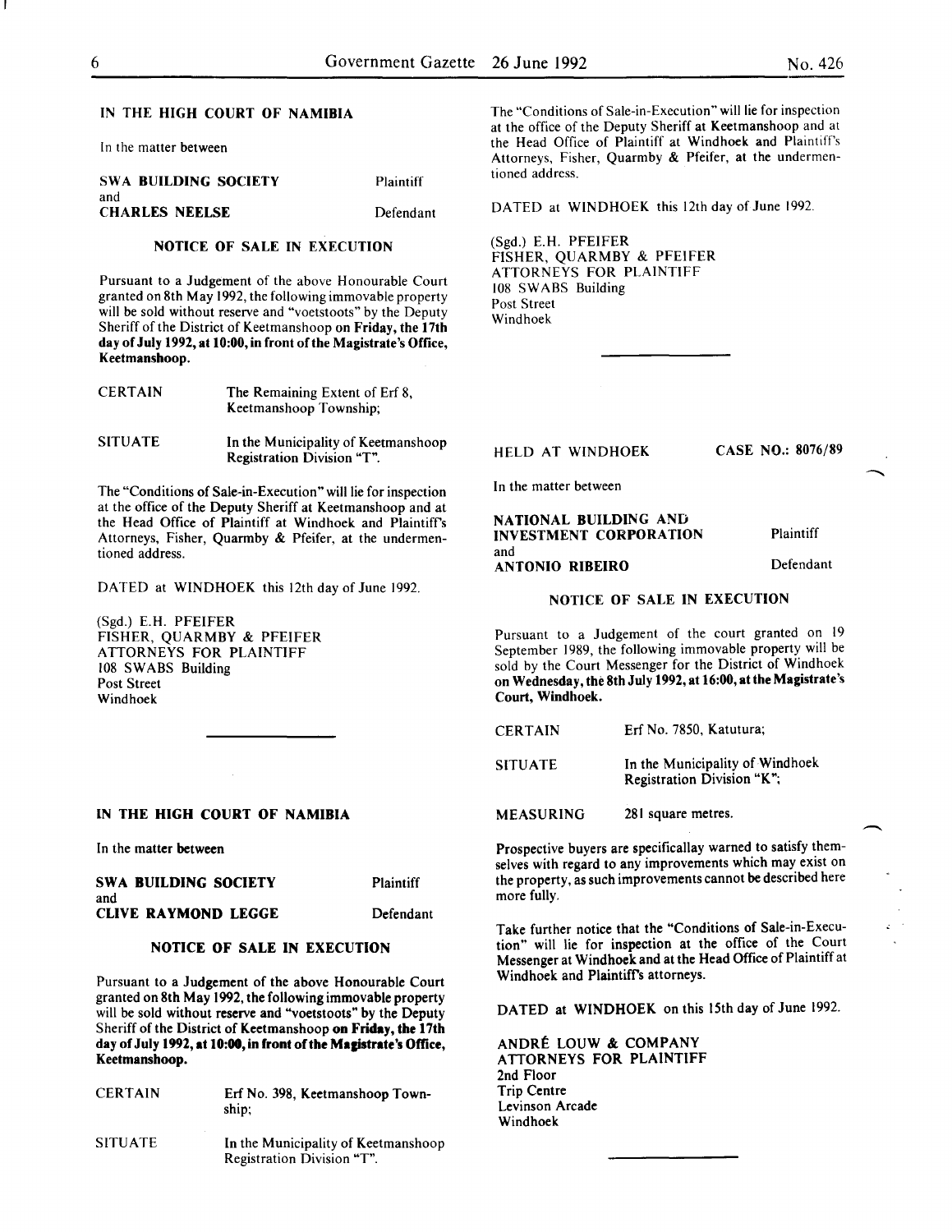#### NOTICE OF TRANSFER OF BUSINESS

BE PLEASED TO TAKE NOTICE that application will be made at the next quarterly sitting of the Licensing Court, Grootfontein, for the transfer of the General Dealer Stationery, Books, Gifts, Radios and Jewellery Trading Licence held by RUTH ERNA IRMGARD OLIVIER who traded under the name and style of **BUCHERSTUBE** on Erf 29A Grootfontein, to ERNST GUNTHER DRESSEL who will continue to carry on business for his own account on the same premises under the same name and style.

This publication shall also serve as notice being given in terms of Section 34 of the Insolvency Act No. 24 of 1936.

W.J. KRIEL & CO. AGENT FOR APPLICANT Main Street P.O. Box 65 Tsumeb

#### REGISTRATION AS WELFARE ORGANIZATION

THE NAMIBIAN NATIONAL ASSOCIATION OF THE DEAF applied for registration as a Welfare Organization in terms of Section 19 of the National Welfare Act 1965 (Act No. 79 of 1965).

The objects of the organization read as follows:

- I. To develop, defend and promote the rights and interests of deaf people, and support their efforts to gain equal footing with other citizens in all sectors of society.
- 2. In particular, to actively promote the cause of the deaf, maintain the welfare of all deaf citizens, increase public awareness and strengthen the societal status of deaf people.

Any person or persons desiring to raise objections against the registration of the organization, must submit such representations to the Permanent Secretary: Ministry of Health and Social Services, Private Bag 13198, Windhoek, within twenty-one days as from the publication of this advertisement.

NNAD P.O. Box 70220 Windhoek

### THE ALIENS ACT, 1937

## NOTICE OF iNTENTION OF CHANGE OF SURNAME

I, SELMA FILLIPPUS. residing at 64A Gloudina Street, Ludwigsdorf, Windhoek and being a housewife, intend applying to the Minister of Home Affairs for authority under section 9 of the Aliens Act, 1937. to assume the surname ANGULA for the reasons that FILLIPPUS is my father's christian name and not his surname.

I previously bore the names FILLIPPUS SELMA

Any person who objects to my assumption of the said surname of ANGULA, should as soon as may be lodge his/her objection, in writing, with a statement of his/her reasons therefor, with the Magistrate of Windhoek.

(Sgd.) T. FILLIPPUS Dated: 12 June 1992.

#### THE ALIENS ACT, 1937

## NOTICE OF INTENTION OF CHANGE OF SURNAME

I, LINEA NASHONGWA, residing at Erf 7299, Shandumbala, Katutura and employed as a Cleaner. domestic worker, intend applying to the Minister of Home Affairs for authority under Section 9 of the Aliens Act, 1937, to assume the surname PETRUS for the reasons that I've used my sister's name in order to get through schooling. I had to make use of her name because the registration list was full.

I previously bore the names REBEKKA PETRUS.

Any person who objects to my assumption of the said surname of NASHONGWA should as soon as may be lodge his/her objection in writing with the Magistrate of Windhoek.

L. PETRUS P.O. Box 2682 Windhoek Dated: 27 April 1992